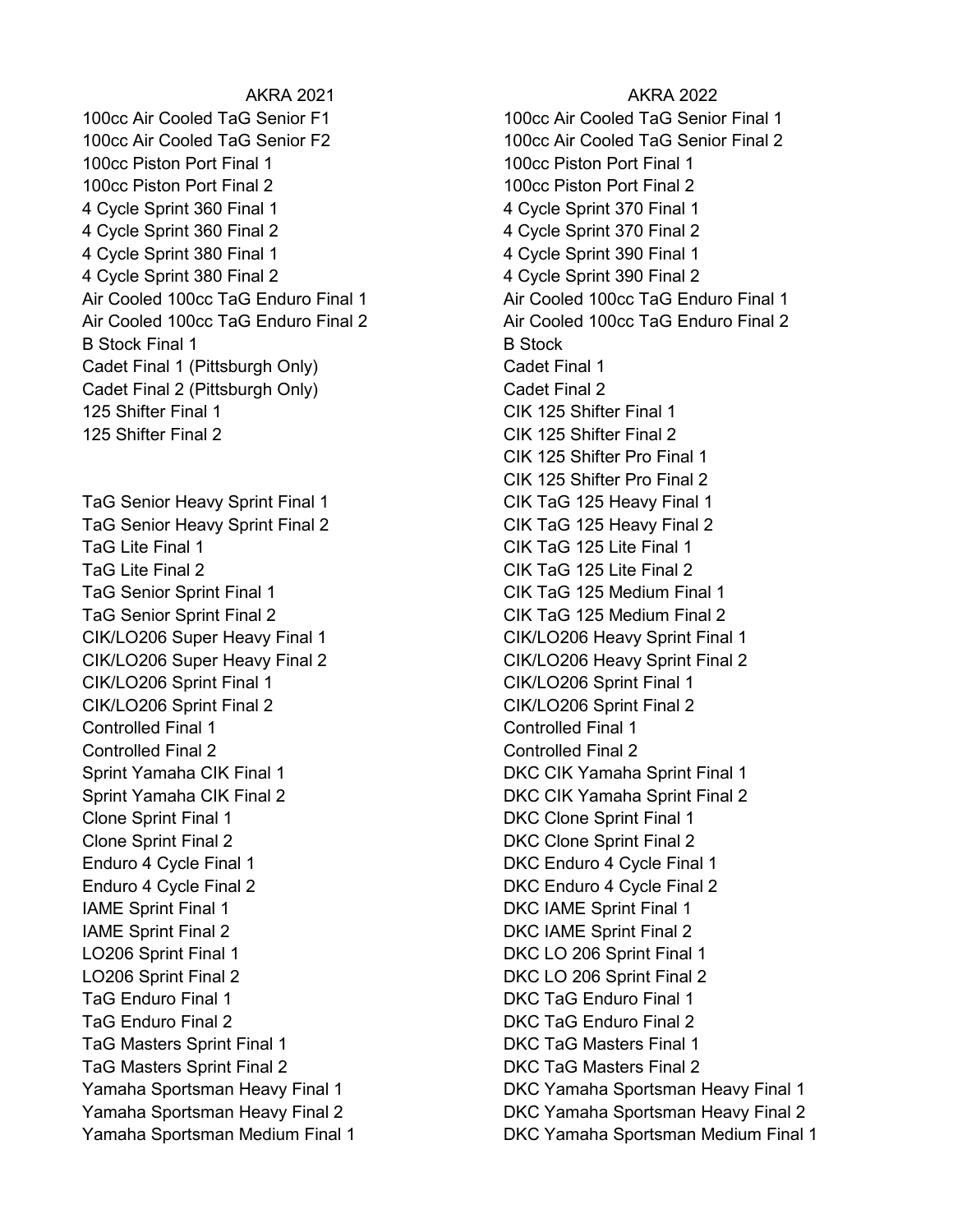Yamaha Sportsman Medium Final 2 DKC Yamaha Sportsman Medium Final 2 Formula 100 Final 1 Formula 100 Final 1 Formula 100 Final 2 Formula 100 Final 2 Formula 125 Final 1 Formula 125 Final 1 Formula 125 Final 2 Formula 125 Final 2 G 125 Shifter Final 1 G 125 Shifter Final 1 G 125 Shifter Final 2 G 125 Shifter Final 2 4 Cycle Junior Sprint Final 1 Junior 4 Cycle Sprint Final 1 4 Cycle Junior Sprint Final 2 Junior 4 Cycle Sprint Final 2 Junior Enduro Final 1 Junior Enduro Final 1 Junior Enduro Final 2 Junior Enduro Final 2 Junior LO206 Final 1 Junior LO206 Sprint Final 1 Junior LO206 Final 2 Junior LO206 Sprint Final 2

Junior Sprint Final 1 Junior Sprint Final 1 Junior Sprint Final 2 Junior Sprint Final 2 TaG Junior Sprint Final 1 and 1 Junior TaG Sprint Final 1 A Limited Final 1 KART A Limited

Open Sprint Final 1 Open Sprint Final 1 Open Sprint Final 2 Open Sprint Final 2 Piston Port Sprint Final 1 Piston Port Sprint Final 1 Piston Port Sprint Final 2 Piston Port Sprint Final 2 Stock Honda Heavy Final 1 Stock Honda Heavy Final 1 Stock Honda Heavy Final 2 Stock Honda Heavy Final 2 Stock Honda Lite Final 1 Stock Honda Lite Final 1 Stock Honda Lite Final 2 Stock Honda Lite Final 2 Super Kart 250 Final 1 Super Kart 250 Final 1 Super Kart 250 Final 2 Super Kart 250 Final 2 Unlimited Final 1 Unlimited Final 1 Unlimited Final 2 Unlimited Final 2 Vintage Open Final 1 Vintage Open Final 1 Vintage Open Final 2 Vintage Open Final 2 Vintage Piston Port/USA Final 1 Vintage Piston Port Final 1

Yamaha Sportsman Sprint Final 1 DKC Yamaha Sportsman Sprint Final 1 Yamaha Sportsman Sprint Final 2 DKC Yamaha Sportsman Sprint Final 2 100cc Air Cooled TaG Junior F1 Junior 100cc Air Cooled TaG Final 1 100cc Air Cooled TaG Junior F2 Junior 100cc Air Cooled TaG Final 2 Junior Margay Ignite Sprint Final 1 Junior Margay Ignite Sprint Final 2 TaG Junior Sprint Final 2 Junior TaG Sprint Final 2 KART CIK/LO206 Open Heavy Final 1 KART CIK/LO206 Open Heavy Final 2 KART Junior B & S Animal Sportsman 1 KART Junior B & S Animal Sportsman 2 Margay Iginite Senior Sprint Final 1 Margay Iginite Senior Sprint Final 2 Margay Ignite Masters Sprint Final 1 Margay Ignite Masters Sprint Final 2